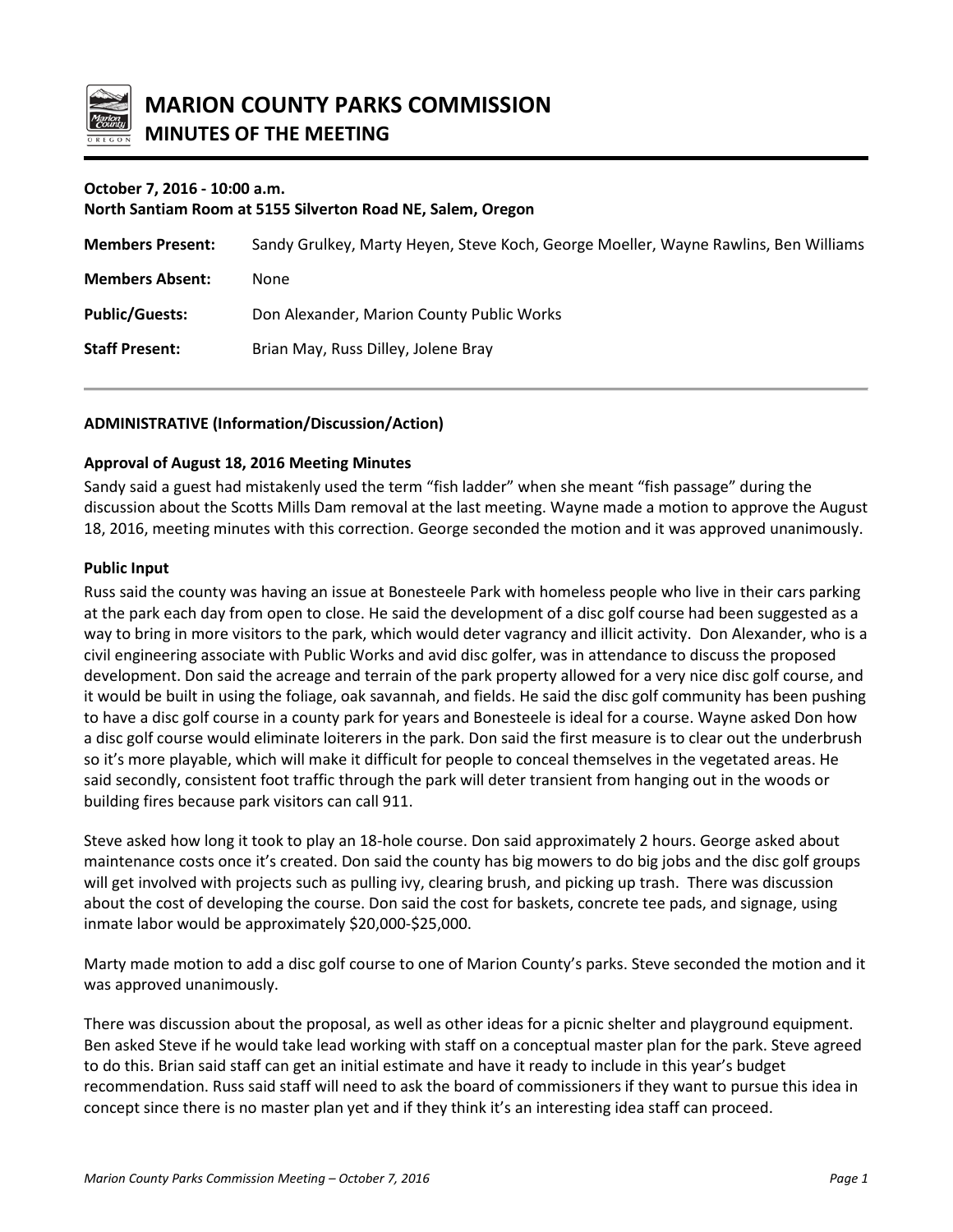Russ asked if the parks commission is comfortable with changing the park hours to help keep transients out. Marty made a motion to recommend limiting parking at Bonesteele Park to four hours. Sandy seconded the motion and it was approved unanimously.

## **Commission Member Announcements and Upcoming Events**

George said Scott Anderson did quite a bit of work on Bonesteele Park and asked how that interfaces with the disc golf proposal. He said Scott may be a resource as we move forward.

Wayne said if the letter of support that was requested at the last parks commission meeting by Anna Rankin had been written. Ben said he signed the letter this morning and members will be given a copy via email. Brian said he provided an update to the board of commissioners at a management update meeting and they're also aware of and support the letter.

## **2017-2018 BUDGET/PROJECT SELECTION**

Commission members and staff discussed items to be prioritized for the 2017-2018 parks program budget.

## **Aumsville Ponds** – **Install a bridge to islands at the ponds**

There was discussion about transferring ownership to the City of Aumsville. Marty made a motion to transfer ownership to the City of Aumsville. George seconded the motion. There was further discussion before a vote was taken and questions were raised about the original funding used to purchase this land. Russ will research this matter. Marty withdrew her original motion and made a new motion that the county investigate options about how to manage Aumsville Ponds in the future, including whether to the property or give management to the City of Aumsville. George seconded the motion and it was approved unanimously.

## **Bear Creek – Repaving road and parking areas**

Russ said staff had previously recommended repaving road and parking areas but this issue has been pushed to the next budget cycle.

## **Joryville – Establish a new picnic area at the top of the hill**

Russ said he is recommending establishing picnic area at top of the hill. He said this would include a cluster of four picnic tables and would cost approximately \$28,000. After discussing this, the commission instead recommended to put one table and one bench at that location, and use the remaining balance on Scotts Mills Park.

## **Joryville Park – Rehabilitate the horse arena**

Wayne said although this may have served a purpose at one time it does not anymore and he hoped the county would not put any money into this project. There was further discussion and all commission members agreed to recommend striking this item from the project list.

## **Labish – Install boulders along front of park**

The commission agreed with this recommendation.

## **Labish – Install bench in park**

The commission agreed with this recommendation.

## **Minto – Develop plans for future campground site**

Russ said this would involve hiring someone to do a study at a cost of approximately \$30,000 and the site development would cost approximately \$30,000 per site. The commission agreed to push this out to the next budget cycle and write a grant request.

## **Minto – Install stairway at first picnic area**

Russ said the estimated cost for this is \$10,000. The commission agreed this would remain on the project list.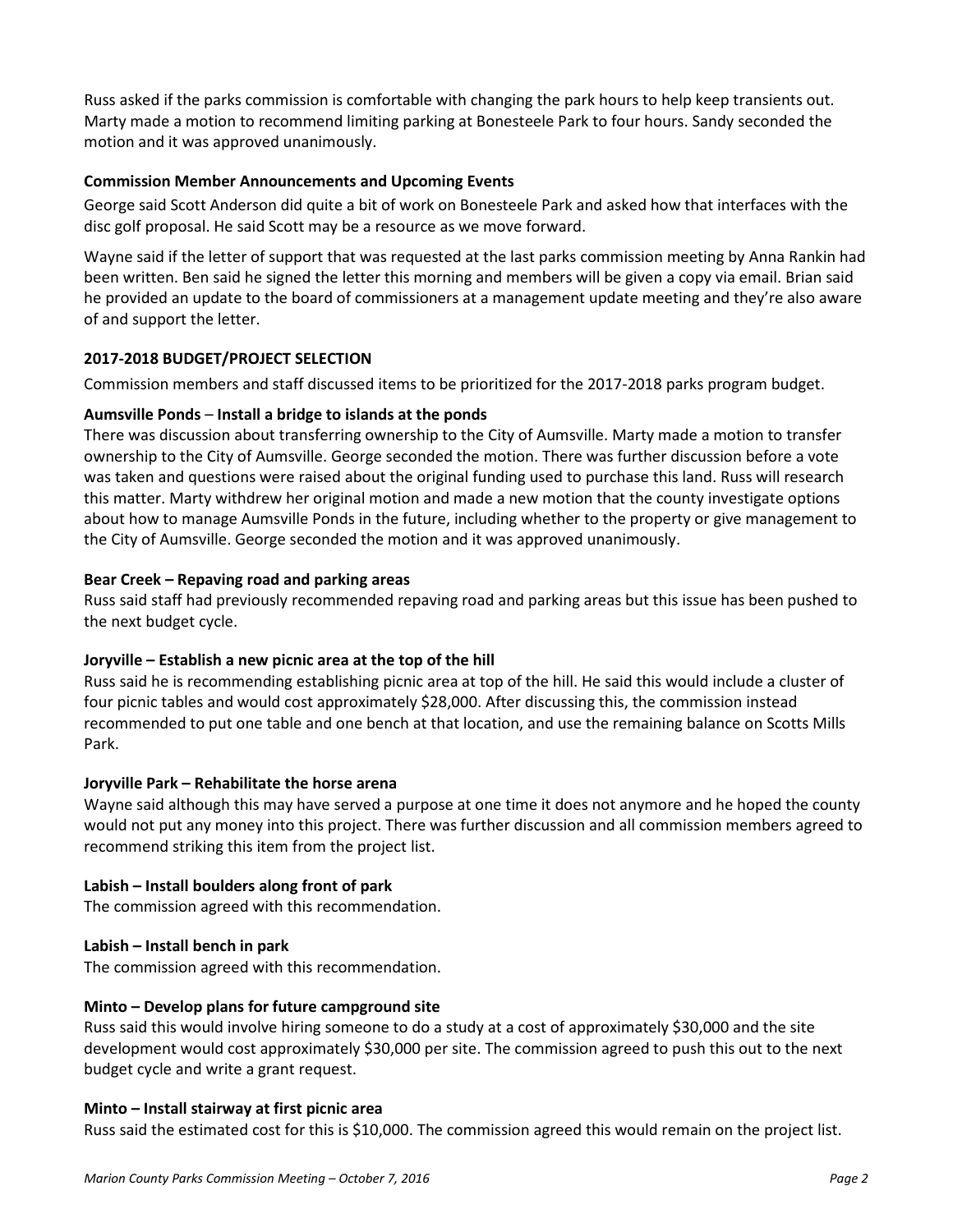## **Niagara – Engineering study to assess the existing stairway**

Russ said the estimated cost for this is \$15,000 and it is a safety issue. Steve said a new stairway would also highlight the park. The commission agreed this would remain on the project list.

## **Niagara – Replace/repair the fence at stairway**

Russ said the estimated cost for this is \$2,000. The commission agreed this would remain on the project list.

## **Niagara – Evaluate odor of toilets** -

## **North Fork – Expand and partially pave parking lot**

Russ said the engineering division is working on a grant application for this work and this is a project he's wanted to do for quite a while. He said the estimated cost is \$45,000. Steve said this seems like an inexpensive way to show neighbors the county is taking appropriate action. Marty said she would like to leave on the list but take no action until the commission visits the park. Ben said there will be a project list to go over at the December meeting that has dollars attached.

## **St. Louis Ponds – Pave access road and parking area**

Russ said the estimated cost is \$100,000 and the work can't be done in increments. He said Tesch Road is paved and the road entering park and parking lot are gravel. Marion County only owns that and the ponds are owned by ODFW. Steve asked about partnering on this project with them. Russ said they have discussed that and ODFW has a master plan that includes installing a park host, but paving is not included. Ben suggested leaving it in until the next discussion and before then Russ can ask ODFW if there is any upgrade to their master plan.

## **Spong's Landing – Upgrade restroom and review septic**

This has been changed from replace the restroom to upgrade the restroom and review septic.

## **Spong's Landing – Build additional picnic areas and picnic shelters**

This item has been removed from the list.

# **Roger's Wayside – Replace the picnic shelter**

Russ said it's been decided the group picnic area at Roger's Wayside would not be replaced.

## **Auburn Park – Paved path**

Marty suggested a paved path around the swamp area. Russ said the school district is offering to do a land swap and if that happens they will assume ownership of this property.

## **Auburn Park – Add/replace playground equipment**

Russ said the estimated cost to add/replace playground equipment and a fall area at Auburn Park is \$45,000. There was discussion about the possible land swap. Ben said the commission needs to know the nature and feasibility of this proposal before voting on these improvements.

# **Staffing for County Parks System**

Brian said the program had two seasonal maintenance workers in 2016-2017, which provided more seasonal coverage but was still lacking in vegetation control. He said in the 2017-2018 budget he wants to request hiring three seasonal maintenance workers and will change the shifts from 4/10 hour days to 5/8 hour days so more days are covered. He said juvenile crews also are used and are a big help to the program. Brian said if the program can hire a second or third worker they can have a more active vegetation plan for mowing, as well as maintenance and graffiti removal. He said he would like Russ to be able to focus more on parks planning but during the off-peak season he is the only parks employee. Marty asked if temporary employees were used because there was not enough to keep full-time employees busy. Brian said it done due to a lack of funding, but there was plenty of work to be done. Russ said one issue driving this is the new healthcare laws, which requires temporary workers be given health insurance if they work longer than 90 days.